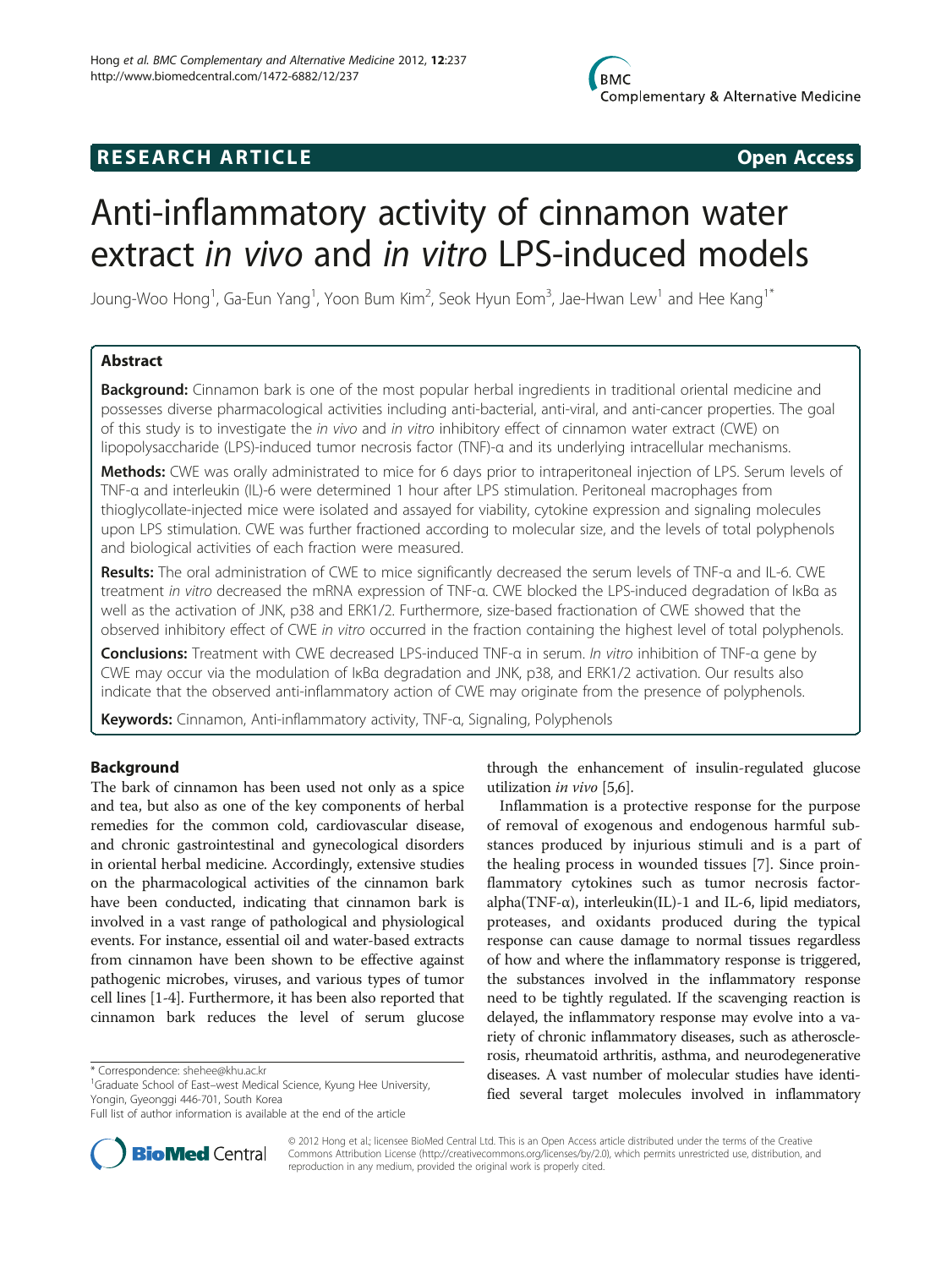changes, and most anti-inflammatory drugs currently used suppress the biosynthesis of the inflammatory mediators mentioned earlier [\[8\]](#page-7-0).

Previous studies have indicated that the major pharmacological activities of cinnamon bark, such as its anti-bacterial, anti-inflammatory, anti-viral, and anticancer effects are derived from essential oils such as cinnamaldehyde [\[1](#page-6-0)[,9](#page-7-0)-[11\]](#page-7-0). However, since cinnamon bark has been typically used as in the form of a water extract, where the volatile ingredients are seldom found, it is likely that the established pharmacological activities of cinnamon bark depend on a mixture comprised of a variety of water-soluble components, thereby ensuring its safety as a traditional remedy. Recently, it has been found that cinnamon bark water extract (CWE) elevates glucose uptake through the promotion of insulin sensitivity and inhibits angiogenesis through blocking vascular endothelial growth factor 2 signaling [\[12,13](#page-7-0)]. These results indicate that the observed pharmacological activities may have originated from polyphenolic compounds in CWE.

In this study, we investigated the in vivo and in vitro effects of CWE on lipopolysaccharide (LPS)-induced TNF-α and its underlying intracellular mechanisms. We also fractioned CWE according to molecular size to determine whether there exists a positive correlation between the anti-inflammatory activity of CWE and the amount of polyphenolic compounds.

#### Methods

#### Preparation of cinnamon water extract

Cinnamon bark (Cinnamomi cassia  $P_{RESL}$ ) of Vietnamese origin was purchased from Omni Herb (Daegu, South Korea). The plant was identified by Professor Choi of the Department of Herbology at Kyung Hee University. A voucher specimen sample (CC-2011) was deposited at the Laboratory of Herbology at Kyung Hee University. The plant was pulverized and soaked in one volume of water for 48 hours at room temperature, and further dissolved by sonication for 1 hour. The extract was filtered and evaporated using a freeze dryer (EYELA, Japan) at −70°C. The yield of CWE was about 3.62%. For size fractionation, 1.28 g of CWE was dissolved in 30 ml of distilled water and fractions were collected using 3 kDa and 10kDa Amicon Ultra Centrifugal Filter device

(Millipore, Ireland). The yields of a low molecular weight (MW) fraction (below 3 kDa), a middle MW fraction (between 3 kDa and 10 kDa), and a high MW fraction (over 10 kDa) were 60%, 15% and 25% of CWE, respectively. All the final samples were dissolved in PBS and sterilized by passing through a 0.22-μm syringe filter.

#### Animals

Eight-week-old male BALB/c mice were purchased from the Korean branch of Taconic, SamTaco (Osan, Korea)

and fed rodent chow and water ad libitum in a temperature- and humidity-controlled pathogen-free animal facility at the Medical Center of Kyung Hee University Hospital. Mice were maintained in accordance with the Guide for the Care and Use of Laboratory Animals issued by the US National Research Council (1996), and the protocol KHMC-IACUC12-006 was approved by the Kyung Hee University Medical Center Institutional Animal Care and Use committee.

#### In vivo LPS injection

CWE (20, 100 or 500 mg/kg of body weight) was given to mice via oral gavage for 6 days. Control mice received an equal volume of normal saline during the experimental period. Each group consisted of 12 mice. On day 7, LPS (serotype 055:B5; Sigma, St. Louis, MO, USA) (1.3 mg/kg) was injected intraperitoneally 1 hour before blood sampling. Blood was obtained by cardiac puncture. As a reference drug, dexamethasone (Sigma) (5 mg/kg) was injected intraperitoneally 18 hours before the LPS injection. Blood samples were centrifuged at 800 g for 20 min. The serum samples obtained were stored at −20°C until used.

#### Isolation and culture of peritoneal macrophages

For the use of *in vitro* culture of macrophages, normal mice were injected intraperitoneally with 2 ml of sterile thioglycollate medium (BD, France), and macrophages were collected three days later by peritoneal gavage with cold Dulbecco's modified Eagle's medium (DMEM). The recovered peritoneal fluid was washed by centrifugation. The cells were resuspended in DMEM with 10% fetal bovine serum and incubated for 3 hours at 37°C with 5% CO<sub>2</sub>. Non-adherent cells were removed.

#### Viability assay

Cell viability was determined using the MTT method. Macrophages were seeded in 96-well plates and treated with 10, 50, 100, 200, and 400 μg/ml CWE in the presence or absence of LPS for 24 hours. Ten microliters of MTT solution (5 mg/ml) (Sigma) was added to each well and, after 2 hours of incubation, media was aspirated and 100 μl of dimethyl sulfoxide (DMSO) (Sigma) was added. The optical density was read at 560 nm using a microplate reader (Molecular Devices, Sunnyvale, CA, USA).

## cDNA preparation and real-time PCR

Peritoneal macrophages were seeded in 6-well plates and pre-treated with CWE for 1 hour, then stimulated with 100 ng/ml LPS for 4 hours. Total RNA was isolated using an RNeasy Mini Kit (Qiagen, Germany) and cDNA was reverse-transcribed using Superscript III reverse transcriptase (Invitrogen, Carlsbad, CA, USA). Diluted cDNA was mixed with Power SYBR Green PCR Master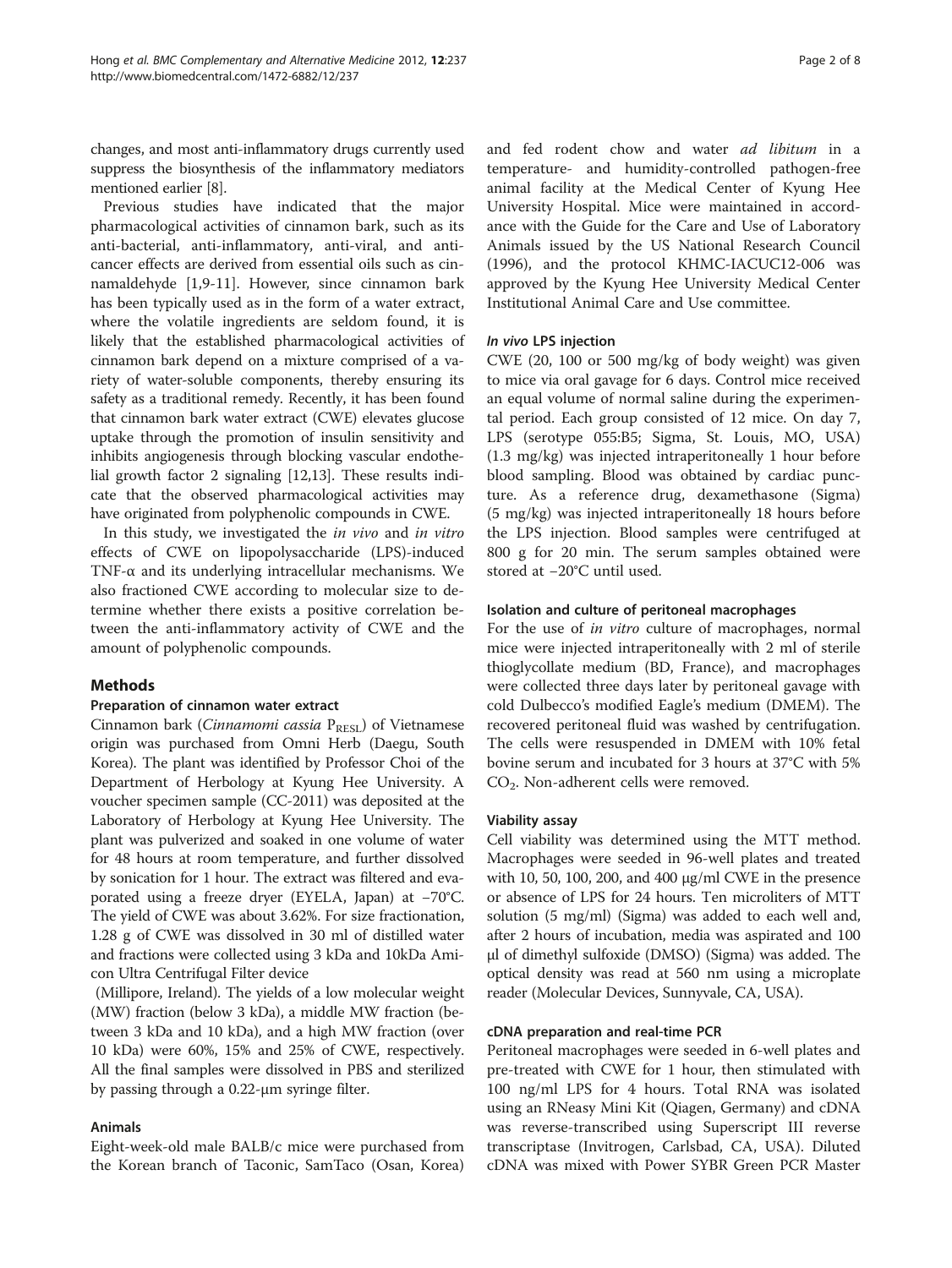<span id="page-2-0"></span>mix (Applied Biosystems, Foster City, CA, USA) and 2 pmol of primers for TNF-α or GAPDH and. The following forward and reverse primer sequences were used: TNF-α, forward :5'- ATG ATC GCG GAC GTG GAA-3/ and reverse: 5'-AGG GCC TGG AGT TCT GGA A-31; GAPDH, forward: 5′-GGC ATG GAC TGT GGT CAT GA-3' and reverse: 5'-TTC ACC ACC ATG GAG AAG GC-3'. Amplification of cDNA was performed in triplicate using a StepOne realtime PCR system (Applied Biosystems). After an initial heat denaturation at 95°C for 10 min, the PCR conditions were set at 95°C for 15 s and 60°C for 1 min for 40 cycles. For each PCR, a corresponding mRNA sample without RT was included as a negative control. Quantification of each cDNA copy number was determined according to the manufacturer's protocol. The GAPDH gene was used as an endogenous control.

#### Cytokine measurement

The levels of cytokines from serum or cell supernatants were measured by enzyme-linked immunosorbent assay (ELISA), according to the manufacturer's protocol (BD Pharmingen, USA).

#### Western blot analysis

Peritoneal macrophages were seeded and pretreated with CWE for 1 hour and then stimulated with LPS for 15 min. Cells were rinsed in cold PBS and then lysed on ice in 0.1 ml of RIPA buffer (50 mM Tris–HCl, pH 7.5; 150 mM NaCl; 1 mM EDTA; 20 mM NaF; 0.5% NP-40; and 1% Triton X-100) containing phosphatase inhibitor cocktail (Sigma) and protease inhibitor cocktail (Roche

Diagnostics, Mannheim, Germany). After centrifugation at 13,000 g for 10 min, supernatants were collected. Protein concentrations were determined using the Bradford protein assay reagent (Bio-Rad, USA) and the samples were diluted with 6x sodium dodecyl sulfate(SDS) buffer and boiled for 3 min. The samples were separated on a 10% SDS-polyacrylamide gel and were transferred to polyvinylidene fluoride membranes. The membranes were blocked with 5% skim milk in Tris-buffered saline with 0.1% Tween 20 (TBST) for 1 hour. The membranes were incubated with IκBα, IKK, tubulin (Santa Cruz Biotechnology, CA, USA), phospho-IKK, phospho-IκBα, phospho-JNK, JNK, phospho-ERK1/2, ERK1/2, phosphop38, and p38 diluted in 5% skim milk in TBST overnight at 4°C. The blots were washed with TBST and incubated for 1 hour with anti-rabbit horseradish peroxidaseconjugated antibodies. Immunoreactive bands were visualized by chemiluminescence using ECL (GE Healthcare, Little Chalfont, Buckinghamshire, UK), according to the manufacturer's instructions.

#### Quantitation of total polyphenols

Total polyphenols from CWE and the size-based fractions were determined by Folin-Ciocalteau (FC) colorimetry as described previously [\[14](#page-7-0)]. Gallic acid solutions were used for a calibration standard curve. Twenty microliters of each fraction or total CWE in 1.58 ml of water was incubated with 100 μl of FC reagent (Sigma) for 5 min at room temperature. Three hundred microliters of 1.88 M sodium carbonate solution was used to quench the FC reagent-mediated reaction to form

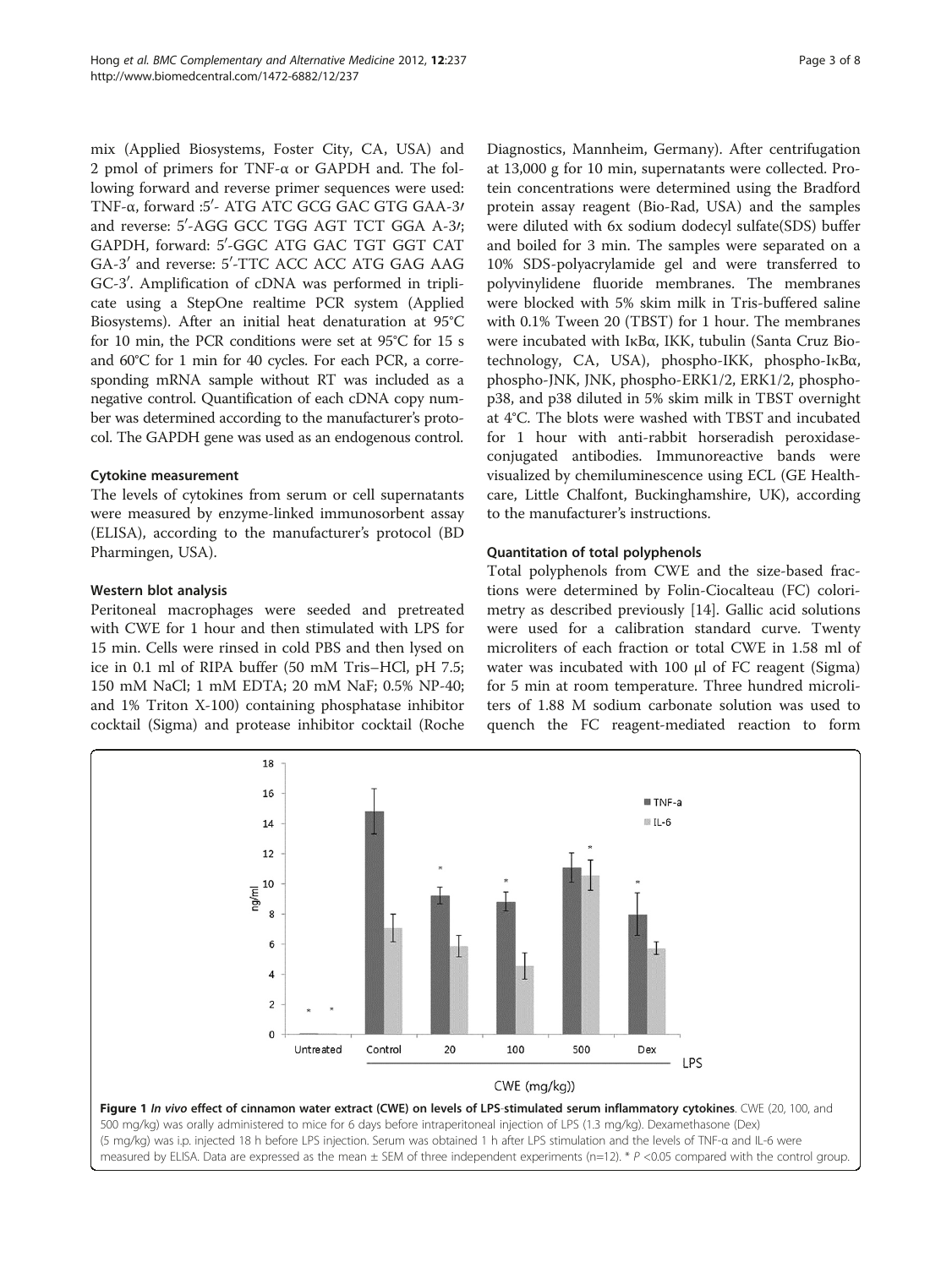<span id="page-3-0"></span>Hong et al. BMC Complementary and Alternative Medicine 2012, 12:237 http://www.biomedcentral.com/1472-6882/12/237





Figure 3 In vitro effect of CWE on LPS-induced TNF-a expression in macrophages. A: Peritoneal macrophages were treated with CWE for 24 h in the absence or presence of LPS. CWE was added 1 h before LPS stimulation. Supernatants were collected and cytokine levels were measured by ELISA. \*  $P$  <0.05 compared with non-treated cells. **B**: Peritoneal macrophages were pretreated with CWE for 1 h and then stimulated with LPS for 4 h. Total RNA was prepared and realtime RT-PCR was performed. Glyceraldehyde 3-phosphate dehydrogenase (GAPDH) was used as an internal control. \* P <0.05 compared with cells treated with LPS only. Data are expressed as the mean  $\pm$  SD of four independent experiments.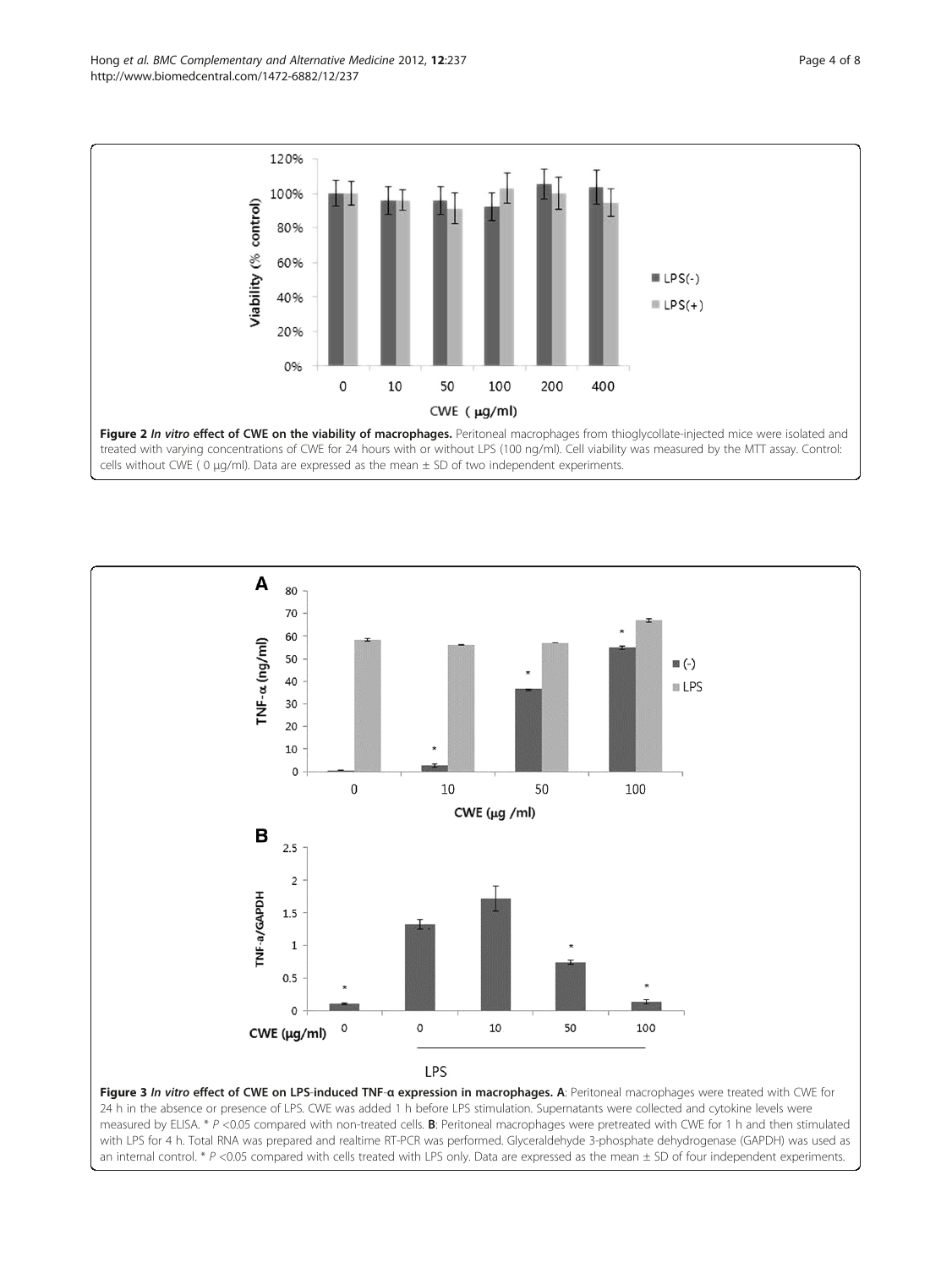<span id="page-4-0"></span>chromogens. After reading absorbance at 765 nm, the concentration of polyphenols was calculated as gallic acid equivalent per gram of extract.

#### Statistical analysis

In vivo data are presented as mean ± SEM. Statistical differences among the means of multiple groups were determined by using one-way ANOVA followed by the Scheffe test. *In vitro* data are presented as mean  $\pm$  SD. The difference between the two means was assessed using a non-paired Student's t-test. Calculations were carried out using SPSS version 12. P values of less than 0.05 were considered significant.

#### Results

## In vivo effect of CWE on levels of serum tumor necrosis factor-α and interleukin-6 upon LPS stimulation

LPS is an endotoxin originating from the cell walls of gram-negative bacteria, which stimulates the expression of TNF-α and IL-6 in monocytes and macrophages. These cytokines provide protective effects for the body by inducing blood clotting, leukocyte recruitment and activation of adaptive immunity, but a large quantity of such cytokines in serum results in provoking disseminated intravascular coagulation, multiple organ failure or septic shock [[15\]](#page-7-0). First, we tested whether CWE treatment affects systemic inflammatory response to LPS stimulation. To this end, CWE was orally administrated to mice for 6 days before intraperitoneal injection of LPS and the release of serum TNF-α and IL-6 was measured by ELISA. Based on our previous study, doses of 20, 100, and 500 mg/kg were chosen for oral administration [\[16\]](#page-7-0). Dexamethasone was used as a reference drug to compare the suppressive activity of CWE in the presence of LPS. Serum levels of TNF-α were significantly reduced with the 20 and 100 mg/kg doses, while a higher dose (500 mg/kg) showed a lesser reduction than the lower dose points and was not statistical significant (Figure [1](#page-2-0)). This pattern was observed in our previous work in which a dose-dependent reduction in serum IFN-γ occurred only between 20–200 mg/kg of CWE [[16\]](#page-7-0). In the case of IL-6, a dose-dependent decrease occurred in the 20 and 100 mg/kg dosage groups although the latter group reached statistical significance. The 500 mg/kg group showed a higher level of IL-6 than the control group. It seems that unidentified compounds beyond a critical level may interfere with the antiinflammatory components of CWE.

## In vitro effect of CWE on LPS-stimulated TNF-α in peritoneal macrophages

Next, we wanted to examine the in vitro effect of CWE in macrophages, which are the major cell source of TNF-α. We used peritoneal macrophages isolated from

thioglycollate-injected mice to determine the range of CWE concentration representing no cytotoxic activity using the MTT method. Concentrations of CWE up to 400 μg/ml was not cytotoxic to peritoneal macrophages treated with or without LPS (Figure [2\)](#page-3-0). Many herbal water extracts contain polysaccharides, which induce the secretion of TNF-α in non-stimulated macrophages in vitro [[17\]](#page-7-0). We found that treatment with CWE alone ranging from 10 to 100 μg/ml stimulated the release of TNF-α into media in a concentration-dependent manner (Figure [3A](#page-3-0)). Such phenomenon must be due to the presence of water soluble polysaccharides in CWE. Subsequently, we examined the effects of CWE on



degradation and MAP kinase activation. Peritoneal macrophages were pretreated with the indicated concentration of CWE for 1 h and then stimulated with LPS for 15 min. Phospho-IKK, IκBα, phospho-IκBα,phospho-JNK, JNK, phospho-p38, p38, phospho-ERK1/2, and ERK1/2 in whole protein extracts were examined by Western blot analysis. Tubulin was used as an internal control. One of the five experiments is shown.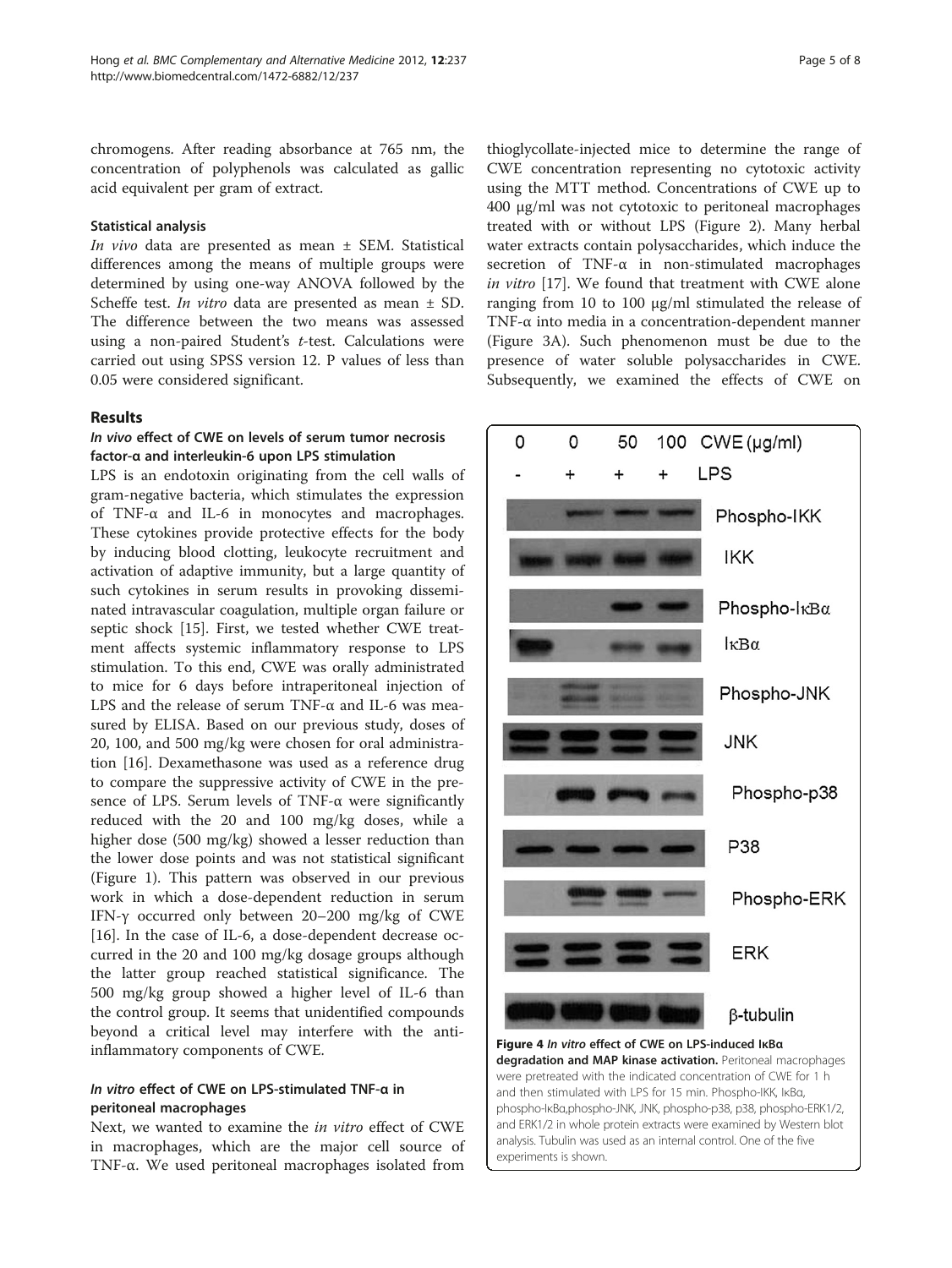| Polyphenols    | CWE              | <b>CWE fractions</b> |                        |                      |
|----------------|------------------|----------------------|------------------------|----------------------|
|                |                  | Low fraction         | <b>Middle fraction</b> | <b>High fraction</b> |
|                |                  | $(< 3$ kDa)          | $(3-10 kDa)$           | (> 10 kDa)           |
| (mg/g extract) | $88.00 \pm 0.58$ | $19.70 \pm 0.33$     | $30.59 \pm 3.56$       | $341.18 \pm 3.33$    |

<span id="page-5-0"></span>

Total polyphenolic content was measured by Folin-Ciocalteu colorimetry. Results are expressed as means  $\pm$  SD, n=3.

LPS-stimulated TNF-α secretion. There was no apparent decrease in TNF-α secretion by CWE (Figure [3](#page-3-0)A). However, TNF-α mRNA expression at 4 h after LPS challenge was decreased in cells treated with 50 and 100 μg/ml of CWE (Figure [3](#page-3-0)B). Despite its inhibition of LPS-induced TNF-α transcription, the unabated TNF-α levels in supernatant must have been caused by prior exposure of cells to CWE.

## In vitro effect of CWE on activation of IκBα, JNK, p38 and ERK 1/2 upon LPS stimulation

In the absence of stimuli, IκBα acts as an inhibitor to block the nuclear translocation of NFκB by masking its nuclear localization signal. Upon inflammatory stimulation, IκBα is subjected to phosphorylation mediated by an upstream kinase, IκBα kinase (IKK), and is subsequently released from NF-κB, followed by phosphorylation-induced proteosomal degradation[\[18](#page-7-0)]. We tested the effect of CWE on IκBα degradation 15 min after LPS stimulation. A time course study of IκBα activity in LPS-stimulated macrophages shows that phosphorylation of IκBα reaches its peak at 5 min after LPS stimulation and then disappears at 15 min while a complete degradation of IκBα occurs within 15 min [\[19](#page-7-0)]. As expected, an almost complete loss of phospho- IκBα as well as IκBα was identified in macrophages treated with LPS alone (Figure [4\)](#page-4-0). CWE at doses of 50 and 100 μg/ml inhibited IκBα degradation, although phospho-IκBα was still detected. Phosphorylation of IKK was not affected. These results strongly indicate that the inhibitory effect of CWE on NF-κB signaling may occur downstream of the phosphorylation of IκBα.

Mitogen-activated protein (MAP) kinases resident in the cytoplasm of mammalian cells relay extracellular signals to the nucleus through various signal transduction pathways[\[20](#page-7-0)]. JNK, p38, and ERK1/2, representing the family of MAP kinases, play a critical role in LPSinduced cytokine gene expression. We tested whether CWE can inhibit the activation of JNK, p38, and ERK1/2 15 min after LPS stimulation. JNK phosphorylation was reduced at all concentrations tested and phosphorylation of p38 and ERK 1/2 was inhibited at 100 μg/ml of CWE, implying that different constituents of CWE may act on these pathways (Figure [4](#page-4-0)). Taken together, these results show that such inhibition occurred upstream of the MAP kinases.

## Inhibitory effect of the CWE fraction containing highmolecular-weight compounds on signaling molecules in LPS-stimulated macrophages

Since the effective oral dose of CWE is relatively low, it is reasonable to speculate that the nature of the active components might be small-molecule compounds. Thus we separated CWE into a low MW fraction (below 3 kDa), a middle MW fraction (between 3 kDa and 10 kDa), and a high MW fraction (over 10 kDa). Since the insulin-like and antioxidant activities of CWE originate from polyphenolic compounds, we wanted to determine the polyphenol content in these fractions [[12\]](#page-7-0). As shown in Table 1, the highest concentration of total



Figure 5 Effect of size-based CWE fractions on signaling molecules. Peritoneal macrophages were 1 h pretreated with 120 μg/ml of low molecular weight(MW) fraction(L), 30 μg/ml of middle MW fraction (M), and 50 μg/ml of high MW fraction (H) according to the yield ratio relative to total CWE. After LPS stimulation for 15 min, signaling molecules in whole protein extracts were examined by Western blot analysis. One of the five experiments is shown.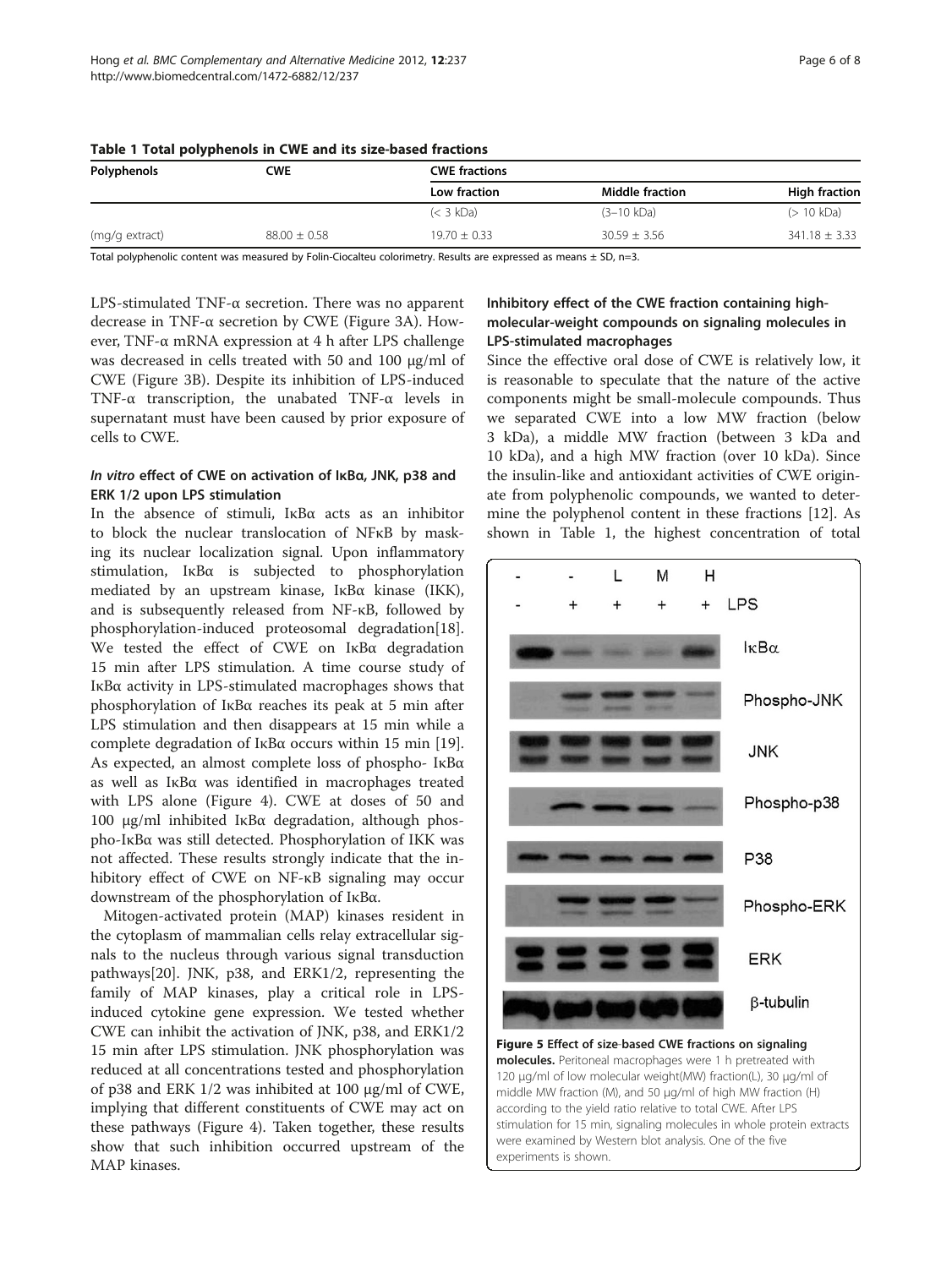<span id="page-6-0"></span>polyphenols was observed in the high MW fraction, being more than ten-fold than that of the low or middle MW fraction. Next, based on the fraction yield ratio relative to the total CWE, 120 μg/ml, 30 μg/ml and 50 μg/ml of the low, middle and high MW fractions were added to macrophages and their effects on signaling molecules were examined. Suppression of the degradation of IκBα and phosphorylation of JNK, p38 and ERK 1/2 was detected only in cells treated with the high MW fraction (Figure [5\)](#page-5-0). These findings indicate that the inhibitory activity of CWE in vitro is derived from the polyphenol-rich fraction.

#### **Discussion**

In this study, we present *in vivo* and *in vitro* evidence that CWE inhibits expression of TNF-α. In addition, LPS-induced IκBα degradation and MAP kinase phosphorylation in macrophages was strongly inhibited by the polyphenol-rich CWE fraction.

Macrophages are phagocytic cells that play a critical role in clearing foreign materials, invading bacteria and cellular debris produced by tissue injuries [[21](#page-7-0)]. Phagocytes such as macrophages contain a variety of pattern-recognition receptors (PRRs), which specifically recognize foreign organisms and modified self ligand. Toll-like receptors (TLRs), complement receptor 3 and scavenger receptors are affiliated members of the PRR family. Among them, LPS uses TLR-mediated signaling pathways such as NFκB and MAP kinases to stimulate TNF-α and IL-6 in macrophages. Oral administration of CWE decreased serum levels of LPS-induced TNF-α and IL-6, but such anti-inflammatory activity was attenuated in the high dose group. In the clinical setting, CWE is used in combination with other herbal agents and thus different results could be produced. However, our experimental data imply that when used singularly the anti-inflammatory activity of CWE is subjected to dose ranges.

Chronic inflammatory responses found in most autoimmune diseases and metabolic diseases exhibit common characteristic processes where macrophages are initially activated and interferon (IFN)-γ-producing type-1 T helper cells subsequently stimulate macrophages to release more inflammatory cytokines. Together with our previous findings that CWE prevented anti-CD3 stimulated T cells from secreting IFN-γ, our current study clearly shows that CWE is able to interfere with the chronic activation of macrophages [[16](#page-7-0)].

The inhibitory effect of CWE on the signaling pathways mediated by NF-κB and MAP kinases occurred in its polyphenol-rich high MW fraction. There is increasing evidence that polyphenols exert anti-inflammatory effects. Since CWE is rich in polyphenols such as flavonoids and tannins, the anti-inflammatory effect of CWE may originate partly from polyphenolic compounds. Although the high MW fraction accounts for only 25% of the yield of CWE, its polyphenol content is four times more than that of CWE. The high MW fraction may contain polyphenols conjugated with polysaccharides or tannins. Procyanidins, known as condensed tannins, consist of oligomer or polymers of (epi)catechin. A higher degree of polymerized procyanidins exhibited stronger inhibition of macrophage activity [\[22\]](#page-7-0). Therefore, it is conceivable that the polyphenol-rich high MW fraction of CWE may contain the anti-inflammatory compounds that play a major role in suppressing LPSinduced NFκB and MAP kinase signaling pathways. Further study is required to examine whether the macromolecular polyphenols of CWE exert these antiinflammatory effects in animal models.

#### Conclusions

In summary, oral treatment of CWE decreased LPSinduced TNF-α and IL-6 release in serum. CWE inhibited IκBα degradation and MAP kinase activation in LPS-stimulated macrophages in vitro. In particular, the inhibitory activity of CWE in vitro occurred in the polyphenol-rich high molecular weight fraction.

#### Abbreviations

CWE: Cinnamon water extract; LPS: Lipopolysaccharide; TNF-α: Tumor necrosis factor- α; IL: Interleukin; DMSO: Dimethyl sulfoxide; ELISA: Enzymelinked immunosorbent assay; IKK: IκBα kinase; MAP: Mitogen-activated protein; MW: Molecular weight; PRR: Pattern recognition receptor; TLR: Toll-like receptor; IFN: Interferon.

#### Competing interests

The authors have no conflict of interests.

#### Authors' contributions

JWH and HK have written the paper. HK and GAY performed in vitro experiments. YBK performed animal experiments. SHE assisted in the preparation of CWE. JHL assisted in the preparation of manuscript. All authors have read and approved the final manuscript.

#### Author details

<sup>1</sup>Graduate School of East-west Medical Science, Kyung Hee University, Yongin, Gyeonggi 446-701, South Korea. <sup>2</sup>College of Oriental Medicine Kyung Hee University, Seoul 130-701, South Korea. <sup>3</sup>College of Life Science Kyung Hee University, Yongin, Gyeonggi 446-701, South Korea.

#### Received: 19 July 2012 Accepted: 24 November 2012 Published: 28 November 2012

#### References

- 1. Oussalah M, Caillet S, Lacroix M: Mechanism of action of Spanish oregano, Chinese cinnamon, and savory essential oils against cell membranes and walls of Escherichia coli O157:H7 and Listeria monocytogenes. J Food Prot 2006, 69(5):1046-1055.
- 2. Zhuang M, Jiang H, Suzuki Y, Li X, Xiao P, Tanaka T, Ling H, Yang B, Saitoh H, Zhang L, et al: Procyanidins and butanol extract of Cinnamomi Cortex inhibit SARS-CoV infection. Antiviral Res 2009, 82(1):73–81.
- 3. Kwon HK, Hwang JS, So JS, Lee CG, Sahoo A, Ryu JH, Jeon WK, Ko BS, Im CR, Lee SH, et al: Cinnamon extract induces tumor cell death through inhibition of NFkappaB and AP1. BMC cancer 2010, 10:392–401.
- 4. Schoene NW, Kelly MA, Polansky MM, Anderson RA: Water-soluble polymeric polyphenols from cinnamon inhibit proliferation and alter cell cycle distribution patterns of hematologic tumor cell lines. Cancer Lett 2005, 230(1):134–140.